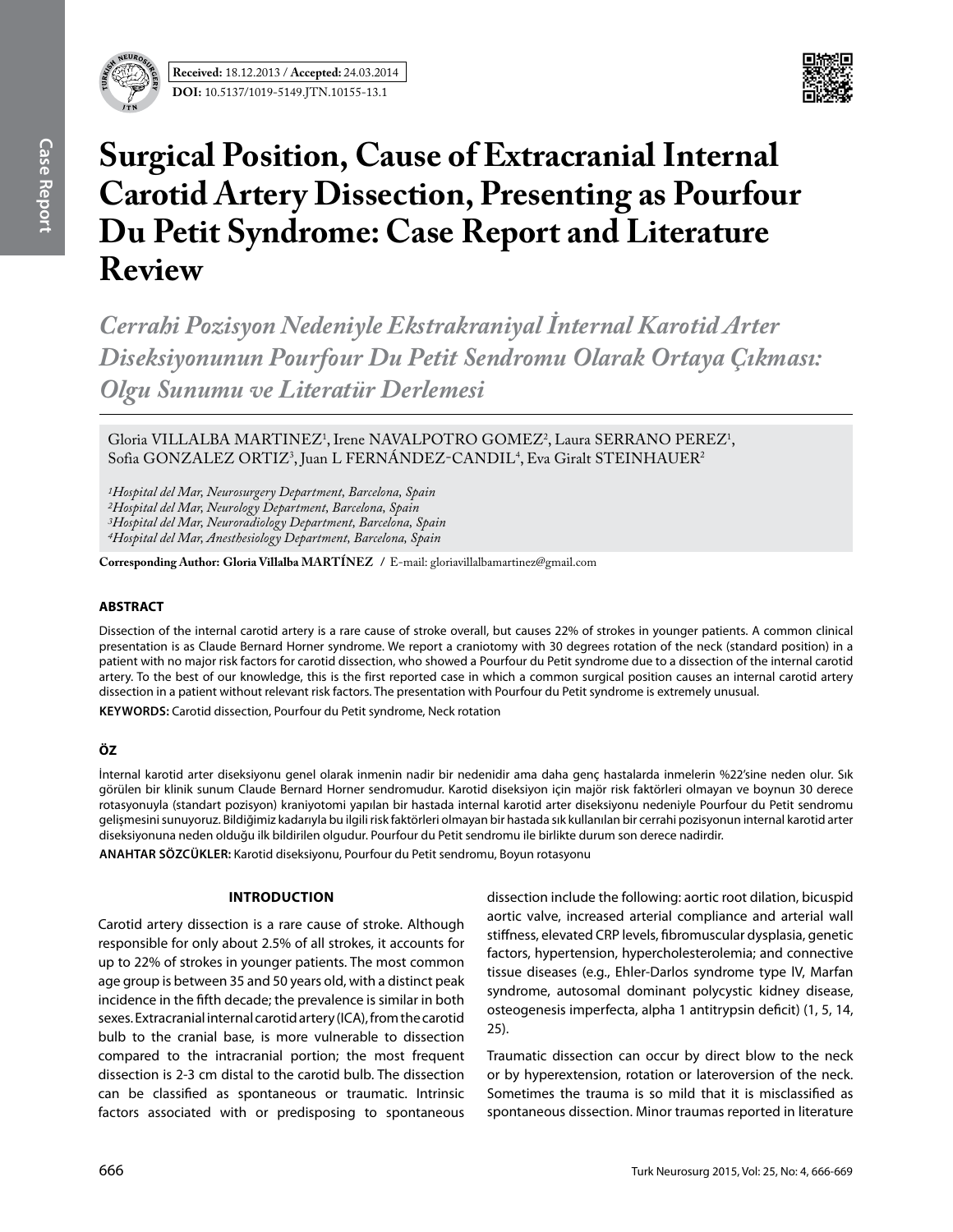include vomiting, painting a ceiling, a long telephone conversation, riding a roller coaster, and practicing yoga. Among the iatrogenic causes reported in literature are neck manipulations in anesthetized patients, aspiration with fine needles, and postcardiac resuscitation. Infection, particularly in the respiratory system, has been implicated as a trigger for carotid artery dissection (2, 6, 7, 10-13, 15, 17, 18, 23).

A large percentage of patients with carotid artery dissection are asymptomatic. In symptomatic patients, the clinical manifestations may be due to local complications. Facial or neck pain is the most common symptom and usually the first to appear, partial Claude Bernard Horner syndrome (CBHS) occurs in 50% of patients. Other symptoms include headache, unilateral or pulsatile tinnitus, amaurosis fugax, retinal infarct, and palsies of the lower cranial nerves (the hypoglossal being the most frequently affected). On the other hand, signs of ischemia may be present in 50% to 90% of cases. Most strokes occur in the first week of local symptoms onset and are located in the territory of the middle cerebral artery. Diagnosis can be made by angiography, computed tomography angiography (CTA), magnetic resonance angiography (MRA) and ultrasound (20). Differential diagnosis is required with respect to cluster headache, migraine, retinal artery occlusion, herpes zoster and musculoskeletal neck pain (16, 19, 24).

There is currently no consensus on the treatment of carotid artery dissection. In patients with an acute neurological deficit, intravenous thrombolysis or even endovascular treatment may be a possibility. In general, anticoagulation with heparin has been the treatment in the acute phase and subsequently acenocoumarol. More recently, and especially in asymptomatic patients, antiplatelet therapy has become the most commonly used treatment (4, 8, 13, 19, 22, 26).

### **Case Report**

In March 2012, a 43-year old woman with insulindependent diabetes mellitus and hypercholesterolemia had a subarachnoid hemorrhage due to the rupture of a left terminal carotid aneurysm. The aneurysm was embolized. As complications of subarachnoid haemorrhage, severe vasospasm of right middle cerebral artery (MCA) and right anterior cerebral artery (ACA) occurred, leading to a right frontal cerebral infarct and hydrocephalus that required ventriculoperitoneal shunt.

The first arteriography showed the existence of an unruptured polylobulated aneurysm of the right MCA. Three months later, a new arteriography showed a left terminal carotid embolized aneurysm that was totally excluded, and a right middle cerebral artery aneurysm, proposed for open surgery. No carotid artery dissection or other problems were observed. In November 2012, a preoperative MRA was performed; no change was observed. In January 2013, the patient had a seizure, and a CTA was performed. It showed no changes from previous images and normal ICA diameters (Figure 1).

Surgery was performed in March 2013 under general anesthesia and neurophysiological monitoring, with the

patient in supine position, head slightly hyperextended and lateralized to the left 30 degrees. We performed a right frontotemporal craniotomy, dissected the Sylvian valley and exposed the aneurysm. The right middle cerebral artery was temporarily clipped for 18 minutes and then definitively, with two clips. The surgery lasted 5 hours. No anesthesiological or neurophysiological problems were detected (Figure 2).

The patient had a delay in awakening (30 minutes), and showed left anisocoria, (which reversed in about 24 hours). Postoperative CT showed no complications.

Postoperative arteriography was performed 48 hours after surgery, showing complete occlusion of the left ICA in its extracranial portion and leading to the diagnosis of carotid dissection. The clipped aneurysm was excluded from circulation (Figure 3).

Antiplatelet therapy with acetylsalicylic acid 100 mg was started. Cranial MRI did not show any acute ischemic lesions.



**Figure 1**: Cerebral tomography angiography of the supraaortic trunks. The internal carotid arteries are permeable, with normal diameters.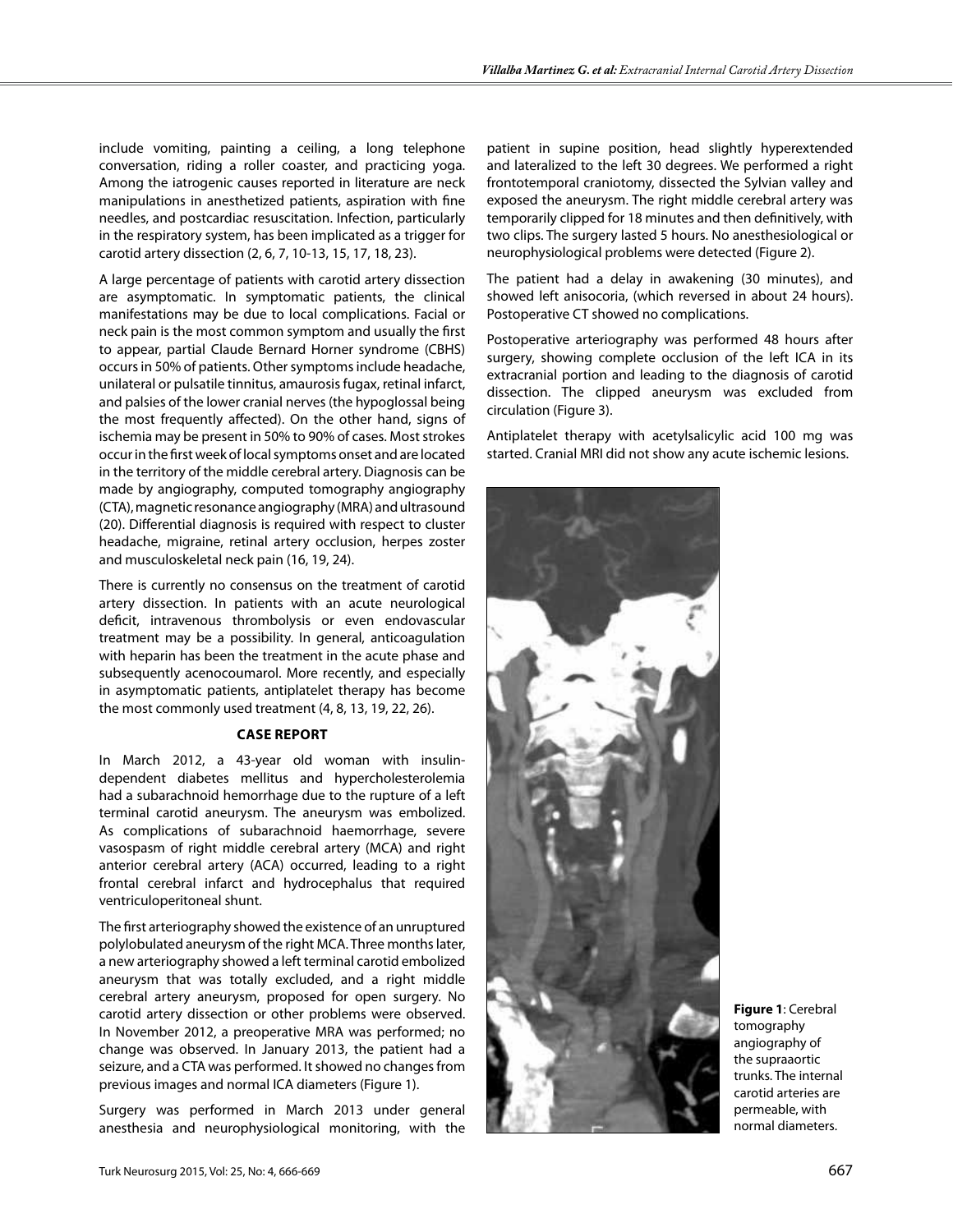### **Discussion**

This is the first case reported in the literature of carotid dissection due to a common surgical position. The patient had no relevant risk factors, such as fibromuscular dysplasia, that predispose to carotid dissection. The 30 degrees rotation of the head used in this case is the standard access to MCA aneurysms. There is a clear temporal association between the anisocoria and the surgery. Therefore, we can say that carotid



**Figure 2**: Head position during the 5-hour surgery. The head is rotated 30 degrees to the left.



**Figure 3**: Postoperative cerebral arteriography reconstruction showing complete occlusion of the left internal carotid artery in its extracranial portion.

dissection was not spontaneous. It likely resulted from the 5 hours of neck rotation.

The literature describes cases of dissection due to forced positions of the neck, especially in patients with risk factors (9, 11-13, 21), but there are no case reports for a common surgical position.

In this case, carotid dissection was asymptomatic from the ischemic cerebral standpoint, probably due to compensation from the right hemisphere. Interestingly, the 18-minute temporary clipping of the MCA during the surgical procedure did not interfere with that compensation. Anesthetic monitoring revealed no changes during surgery. Intraoperative neurophysiological monitoring was performed including an electroencephalogram, somatosensory evoked and motor evoked potentials after stimulating the median and tibial nerve. The recordings were stable throughout surgery. We wonder whether such compensation would have been possible if the temporary clipping had been maintained longer.

The clinical presentation of carotid dissection with mydriasis is unusual. If there is pupillary involvement, it is more common in the context of CBHS due to injury of the sympathetic nerve fibers, with its classic triad of miosis, enophthalmos and ptosis (16, 19, 22, 24). Pourfour du Petit syndrome (PDPS), a little known entity and the inverse of CBHS, is characterized in its complete form by mydriasis, exophthalmos, upper eyelid retraction with increased lid fissure and periorbital hyperhidrosis. All of these are evidence of irritation (hyperexcitation) of the ipsilateral cervical sympathetic nerve chain. Other causes of PDPS described in the literature include cervicofacial trauma, thyroid tumors, primitive carotid aneurysms, and iatrogenic causes. Recognition of this syndrome is valuable for its high locator value, making possible the early diagnosis of various potentially serious pathologies (3).

Therapeutic management of these patients varies from antithrombotic drugs to complex endovascular and surgical techniques in the series and observational studies reported in the literature (6, 19, 26). Choosing the best drug treatment remains controversial. In the absence of randomized studies, the superiority of anticoagulant therapy compared to antiplatelet therapy has not yet been demonstrated. Antiplatelet therapy was chosen in our patient, after assessing both treatments for effectiveness and safety (given her history of recent surgery).

### **Conclusion**

Standard surgical position in neurosurgery that involves prolonged neck rotation may cause carotid dissection. Therefore, postoperative neurological examination, especially if the signs and symptoms have no correlation with the surgical site, must always take into account this possible diagnosis, especially in patients with risk factors (e.g., fibromuscular dysplasia).

Pupillary dilation must be considered as a clinical manifestation of ICA dissection in the context of PDPS.